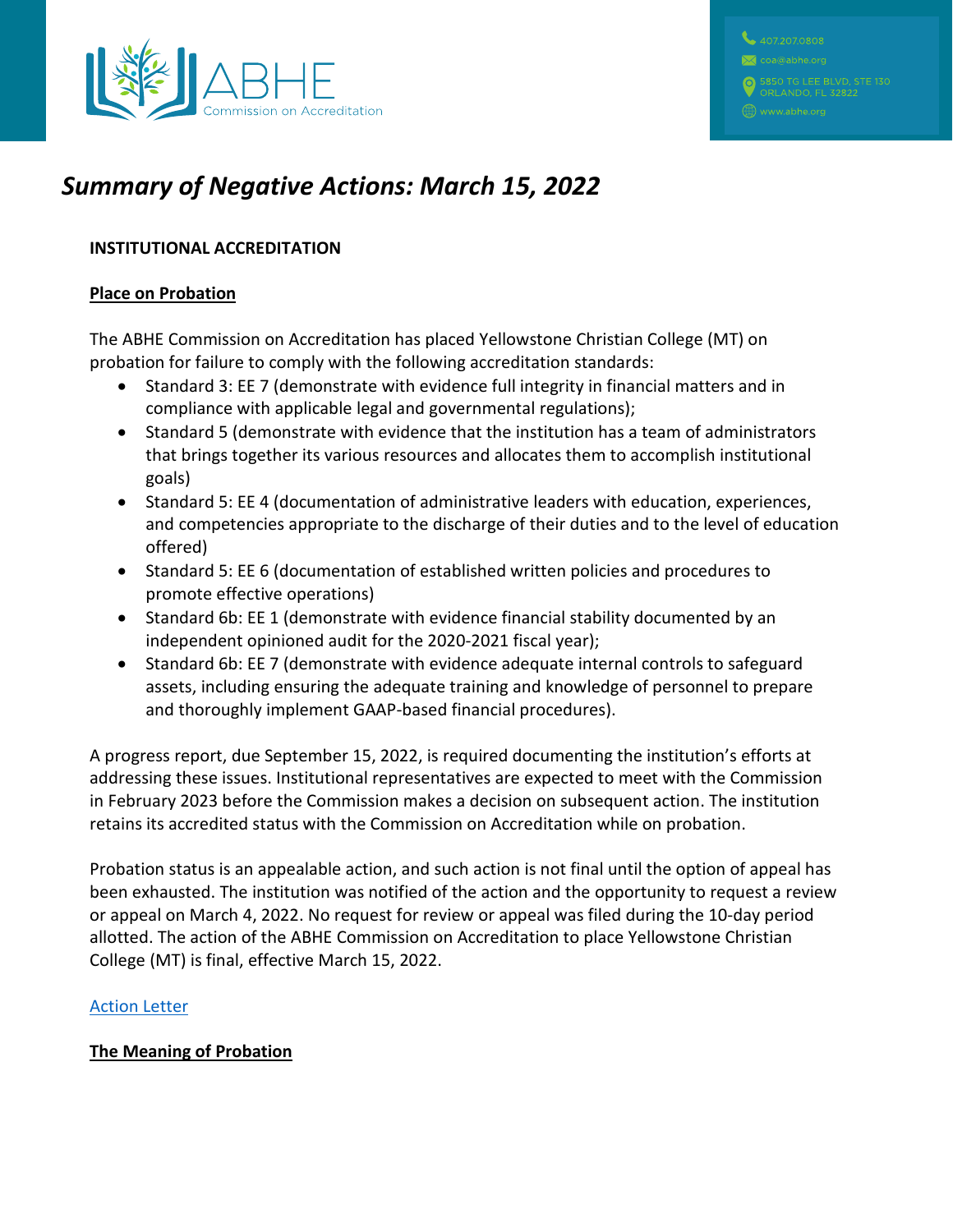

Probation is a negative, public action indicating that the COA has determined that the institution no longer complies with one or more of the Standards for Accreditation. The institution retains accredited or candidate status with ABHE during a period of probation, and will be subject to periodic monitoring, which may include progress reports and/or focused visits by COA staff or evaluation teams. Should the institution fail to correct the identified deficiencies within two years, the COA must take adverse action against the institution and remove its accreditation or candidate status. Where there is sufficient progress, the COA may grant a one-year extension of accreditation or candidate status for "good cause" to allow the institution to demonstrate substantial compliance with the Standards for Accreditation. An institution on probation and/or show cause for two years cannot be returned to warning.

A teach-out plan, approved by the COA Substantive Change Officer or the appropriate COA committee, is required for institutions placed on probation. The institution will be required to submit a teach-out plan in accord with specifications in the Policy on Teach-Out Plans and Teach-Out Agreements within 60 days of the notice informing it of the probationary status. If the institution already has an approved teach-out plan on file, a new plan is not required unless changes are necessary.

Placement on probation may be appealed in accordance with the ABHE Policy on Reviews and Appeals. Notification of an appealable action will not be released until appeal options have been exhausted and the action is final.

## **Withdraw Candidate Status**

The ABHE Commission on Accreditation has withdrawn candidate status from Ezra University (CA) in light of the Commission's judgment that the institution fails to comply with the ABHE Conditions of Eligibility and policies identified below:

- COE 18 Institutional Stability and Capacity (Must demonstrate a pattern of stability in enrollment, governing board, administration, faculty, and finances)
- COE 21 Annual Audit (Must have financial records that receive an annual audit)
- COE 22 Agency Disclosure (Must agree to disclose to the association any and all such information as it may require to carry out its evaluation and accreditation functions)
- COE 23 Compliance (Must commit to comply with Association's Standards for Accreditation.
- Policy and Procedures for Institutional Accreditation: 2b Candidate Status: Maintaining Candidate Status (Failure to pay annual dues)

Involuntary withdrawal/termination of candidate or accredited status is an appealable action, and such action is not final until the option of appeal had been exhausted. The institution was notified of the action and the opportunity to request a review or appeal on March 4, 2022. No request for review or appeal was filed during the 10-day period allotted. The action of the ABHE Commission